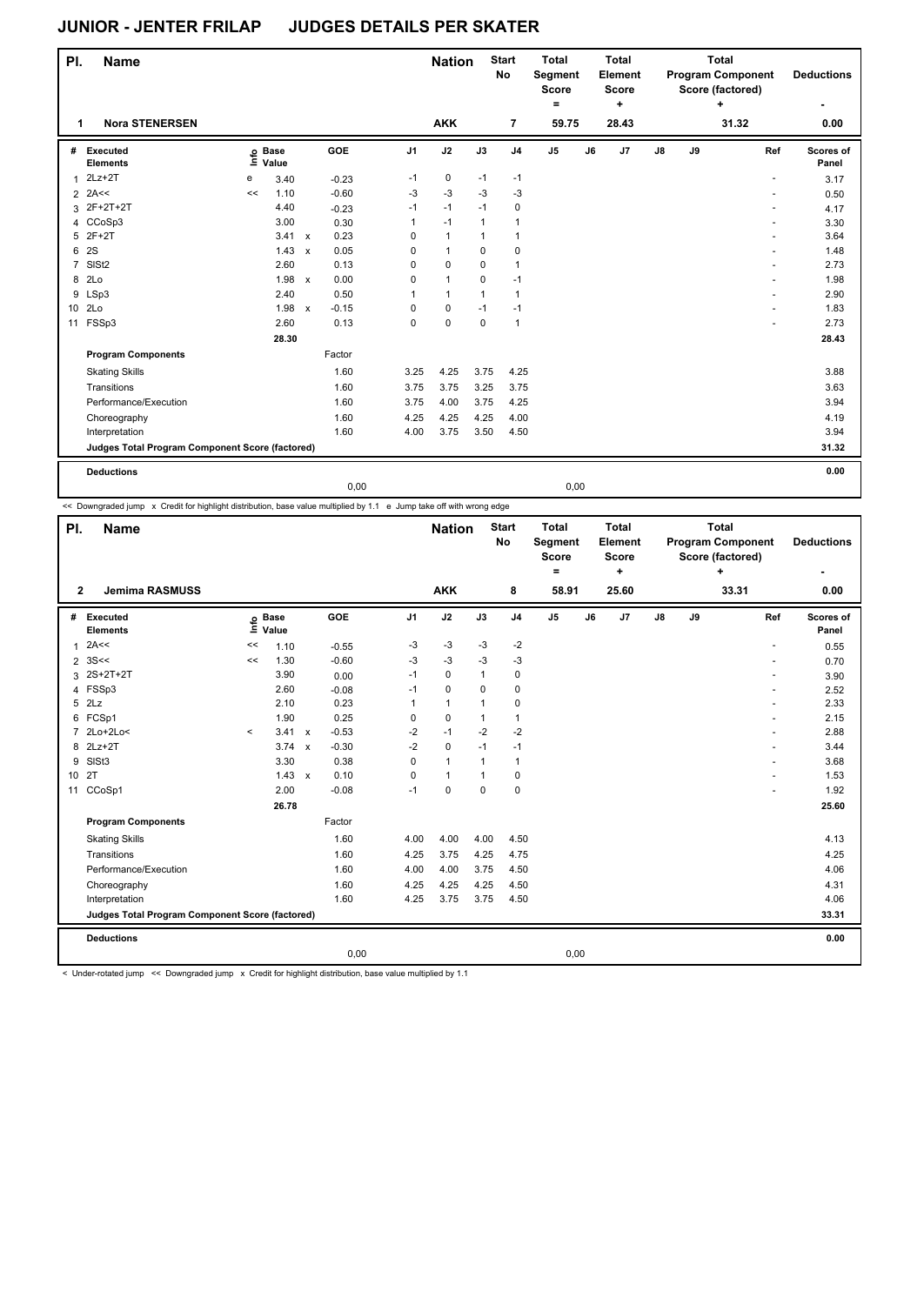| PI.     | <b>Name</b>                                     |             |       |              |                   |              | <b>Nation</b> |                | <b>Start</b><br>No | <b>Total</b><br><b>Segment</b><br><b>Score</b><br>۰ |       | <b>Total</b><br>Element<br><b>Score</b><br>٠ |    |    | <b>Total</b><br><b>Program Component</b><br>Score (factored)<br>$\ddot{}$ | <b>Deductions</b>                |
|---------|-------------------------------------------------|-------------|-------|--------------|-------------------|--------------|---------------|----------------|--------------------|-----------------------------------------------------|-------|----------------------------------------------|----|----|---------------------------------------------------------------------------|----------------------------------|
| 3       | <b>Thea RABE</b>                                |             |       |              |                   |              | <b>TT</b>     |                | 9                  |                                                     | 55.58 | 24.86                                        |    |    | 31.72                                                                     | 1.00                             |
| #       | Executed<br><b>Elements</b>                     | o Base<br>Ξ | Value |              | GOE               | J1           | J2            | J3             | J <sub>4</sub>     | J <sub>5</sub>                                      | J6    | J7                                           | J8 | J9 |                                                                           | Ref<br>Scores of<br>Panel        |
|         | $1 \, 3T <$                                     | <<          | 1.30  |              | $-0.60$           | $-3$         | $-3$          | $-3$           | $-3$               |                                                     |       |                                              |    |    |                                                                           | 0.70                             |
| $2$ 1Lz |                                                 |             | 0.60  |              | $-0.20$           | $-3$         | $-2$          | $-2$           | $-1$               |                                                     |       |                                              |    |    |                                                                           | 0.40                             |
| 3       | 1A                                              |             | 1.10  |              | 0.05              | 0            | $\mathbf{1}$  | $\mathbf 0$    | $\mathbf 0$        |                                                     |       |                                              |    |    |                                                                           | 1.15                             |
| 4       | FCSp3                                           |             | 2.80  |              | 0.50              | $\mathbf 1$  | $\Omega$      | 1              | $\overline{2}$     |                                                     |       |                                              |    |    |                                                                           | 3.30<br>$\overline{\phantom{0}}$ |
|         | 5 2F+2T                                         |             | 3.10  |              | $-0.30$           | $-1$         | $-1$          | $-1$           | $-1$               |                                                     |       |                                              |    |    |                                                                           | 2.80<br>÷.                       |
|         | 6 2Lo+2T                                        |             | 3.10  |              | $-0.30$           | $-1$         | $-1$          | $-1$           | $-1$               |                                                     |       |                                              |    |    |                                                                           | 2.80<br>÷.                       |
|         | 7 SISt3                                         |             | 3.30  |              | 0.25              | $\mathbf 0$  | $\mathbf 0$   | $\mathbf{1}$   | 1                  |                                                     |       |                                              |    |    |                                                                           | 3.55                             |
| 8 2Lz   |                                                 |             | 2.31  | $\mathsf{x}$ | $-0.30$           | $-1$         | $-1$          | $-1$           | $-1$               |                                                     |       |                                              |    |    |                                                                           | 2.01<br>$\sim$                   |
|         | 9 CCoSp3                                        |             | 3.00  |              | 0.25              | $\Omega$     | $\Omega$      | $\mathbf{1}$   | 1                  |                                                     |       |                                              |    |    |                                                                           | 3.25<br>$\overline{a}$           |
| 10      | 2F                                              |             | 1.98  | $\mathsf{x}$ | $-0.23$           | $-1$         | 0             | $-1$           | $-1$               |                                                     |       |                                              |    |    |                                                                           | 1.75                             |
| 11 LSp3 |                                                 |             | 2.40  |              | 0.75              | $\mathbf{1}$ | $\mathbf{1}$  | $\overline{2}$ | $\overline{2}$     |                                                     |       |                                              |    |    |                                                                           | 3.15                             |
|         |                                                 |             | 24.99 |              |                   |              |               |                |                    |                                                     |       |                                              |    |    |                                                                           | 24.86                            |
|         | <b>Program Components</b>                       |             |       |              | Factor            |              |               |                |                    |                                                     |       |                                              |    |    |                                                                           |                                  |
|         | <b>Skating Skills</b>                           |             |       |              | 1.60              | 3.50         | 3.75          | 4.25           | 4.25               |                                                     |       |                                              |    |    |                                                                           | 3.94                             |
|         | Transitions                                     |             |       |              | 1.60              | 3.75         | 3.75          | 3.75           | 4.25               |                                                     |       |                                              |    |    |                                                                           | 3.88                             |
|         | Performance/Execution                           |             |       |              | 1.60              | 3.50         | 4.00          | 3.50           | 4.25               |                                                     |       |                                              |    |    |                                                                           | 3.81                             |
|         | Choreography                                    |             |       |              | 1.60              | 4.00         | 4.00          | 4.25           | 4.25               |                                                     |       |                                              |    |    |                                                                           | 4.13                             |
|         | Interpretation                                  |             |       |              | 1.60              | 4.00         | 3.75          | 4.25           | 4.25               |                                                     |       |                                              |    |    |                                                                           | 4.06                             |
|         | Judges Total Program Component Score (factored) |             |       |              |                   |              |               |                |                    |                                                     |       |                                              |    |    |                                                                           | 31.72                            |
|         | <b>Deductions</b>                               |             |       |              | $-1.00$<br>Falls: |              |               |                |                    |                                                     |       |                                              |    |    |                                                                           | $-1.00$                          |
|         |                                                 |             |       |              | 0,00              |              |               |                |                    |                                                     | 0,00  |                                              |    |    |                                                                           |                                  |

<< Downgraded jump x Credit for highlight distribution, base value multiplied by 1.1

| PI.                     | <b>Name</b>                                     |      |                      |              |         |                | <b>Nation</b> |             | <b>Start</b><br>No | <b>Total</b><br>Segment<br><b>Score</b><br>Ξ. |    | <b>Total</b><br>Element<br><b>Score</b><br>÷ | <b>Total</b><br><b>Program Component</b><br>Score (factored)<br>٠<br>28.31 |    |                          | <b>Deductions</b>  |
|-------------------------|-------------------------------------------------|------|----------------------|--------------|---------|----------------|---------------|-------------|--------------------|-----------------------------------------------|----|----------------------------------------------|----------------------------------------------------------------------------|----|--------------------------|--------------------|
| 4                       | <b>Heidi LILLESÆTER</b>                         |      |                      |              |         |                | SIL           |             | 6                  | 53.94                                         |    | 27.63                                        |                                                                            |    |                          | 2.00               |
| #                       | Executed<br><b>Elements</b>                     | ١nfo | <b>Base</b><br>Value |              | GOE     | J <sub>1</sub> | J2            | J3          | J <sub>4</sub>     | J <sub>5</sub>                                | J6 | J7                                           | $\mathsf{J}8$                                                              | J9 | Ref                      | Scores of<br>Panel |
| 1                       | 2A                                              |      | 3.30                 |              | 0.00    | 0              | $\mathbf 0$   | $\mathbf 0$ | 0                  |                                               |    |                                              |                                                                            |    | $\sim$                   | 3.30               |
|                         | 2 CCoSp2                                        |      | 2.50                 |              | 0.25    | 0              | $\mathbf{1}$  | 1           | 0                  |                                               |    |                                              |                                                                            |    | $\overline{\phantom{a}}$ | 2.75               |
| 3                       | 3Lo<<                                           | <<   | 1.80                 |              | $-0.90$ | $-3$           | $-3$          | $-3$        | $-3$               |                                               |    |                                              |                                                                            |    |                          | 0.90               |
| $\overline{\mathbf{4}}$ | 3S                                              |      | 4.20                 |              | $-2.10$ | $-3$           | $-3$          | $-3$        | $-3$               |                                               |    |                                              |                                                                            |    |                          | 2.10               |
| 5                       | FCSp2                                           |      | 2.30                 |              | $-0.03$ | 0              | $\mathbf 0$   | $-2$        | $\mathbf{1}$       |                                               |    |                                              |                                                                            |    |                          | 2.27               |
| 6                       | $2F+2T$                                         |      | 3.41                 | $\mathsf{x}$ | $-0.45$ | $-2$           | 0             | $-2$        | $-2$               |                                               |    |                                              |                                                                            |    |                          | 2.96               |
| $\overline{7}$          | SISt <sub>2</sub>                               |      | 2.60                 |              | 0.25    | 0              | $\mathbf{1}$  | 1           | $\mathbf 0$        |                                               |    |                                              |                                                                            |    |                          | 2.85               |
| 8                       | $2Lo+2T$                                        |      | 3.41                 | $\mathsf{x}$ | 0.00    | $\Omega$       | $\Omega$      | $\Omega$    | 0                  |                                               |    |                                              |                                                                            |    |                          | 3.41               |
| 9                       | 2F                                              |      | 1.98                 | $\mathsf{x}$ | 0.08    | 0              | $\mathbf{1}$  | 0           | $\mathbf 0$        |                                               |    |                                              |                                                                            |    |                          | 2.06               |
| 10 <sup>°</sup>         | 2Lo                                             |      | 1.98                 | $\mathbf{x}$ | 0.00    | $\Omega$       | $\mathbf 0$   | $\Omega$    | $\mathbf 0$        |                                               |    |                                              |                                                                            |    |                          | 1.98               |
| 11                      | CSSp4                                           |      | 3.00                 |              | 0.05    | 0              | $\mathbf 0$   | $-1$        | $\mathbf{1}$       |                                               |    |                                              |                                                                            |    |                          | 3.05               |
|                         |                                                 |      | 30.48                |              |         |                |               |             |                    |                                               |    |                                              |                                                                            |    |                          | 27.63              |
|                         | <b>Program Components</b>                       |      |                      |              | Factor  |                |               |             |                    |                                               |    |                                              |                                                                            |    |                          |                    |
|                         | <b>Skating Skills</b>                           |      |                      |              | 1.60    | 3.75           | 4.00          | 4.00        | 3.75               |                                               |    |                                              |                                                                            |    |                          | 3.88               |
|                         | Transitions                                     |      |                      |              | 1.60    | 3.50           | 3.50          | 3.25        | 4.00               |                                               |    |                                              |                                                                            |    |                          | 3.56               |
|                         | Performance/Execution                           |      |                      |              | 1.60    | 3.25           | 3.50          | 3.25        | 4.00               |                                               |    |                                              |                                                                            |    |                          | 3.50               |
|                         | Choreography                                    |      |                      |              | 1.60    | 3.50           | 4.00          | 2.75        | 4.00               |                                               |    |                                              |                                                                            |    |                          | 3.56               |
|                         | Interpretation                                  |      |                      |              | 1.60    | 3.25           | 3.25          | 2.75        | 3.50               |                                               |    |                                              |                                                                            |    |                          | 3.19               |
|                         | Judges Total Program Component Score (factored) |      |                      |              |         |                |               |             |                    |                                               |    |                                              |                                                                            |    |                          | 28.31              |
|                         | <b>Deductions</b>                               |      |                      | Falls:       | $-2.00$ |                |               |             |                    |                                               |    |                                              |                                                                            |    |                          | $-2.00$            |
|                         |                                                 |      |                      |              | 0,00    |                |               |             |                    | 0,00                                          |    |                                              |                                                                            |    |                          |                    |

<< Downgraded jump x Credit for highlight distribution, base value multiplied by 1.1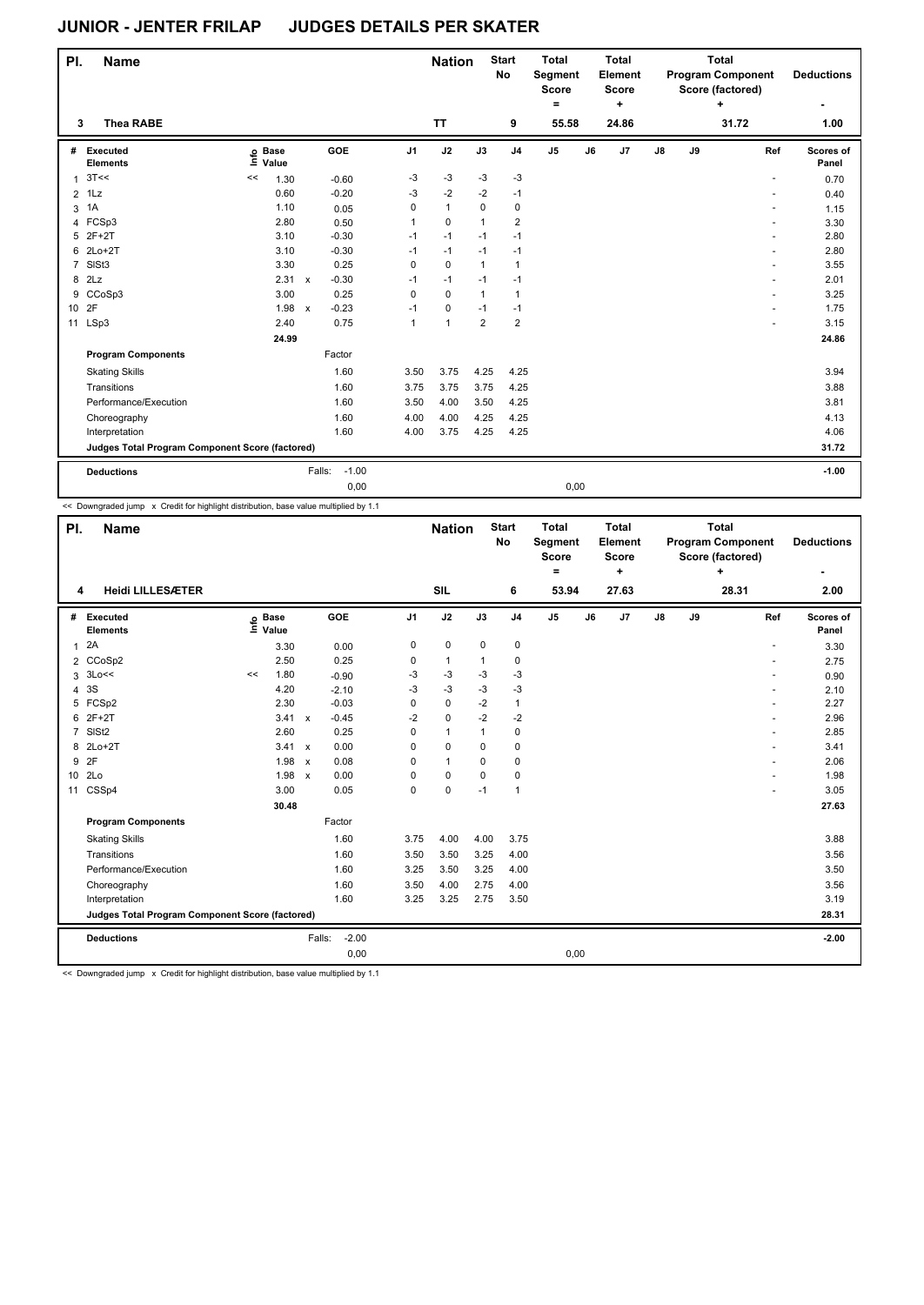| PI.             | <b>Name</b>                                     |   |                   |              |         |                | <b>Nation</b> |              | <b>Start</b><br>No | <b>Total</b><br><b>Segment</b><br><b>Score</b><br>۰ |    | <b>Total</b><br>Element<br><b>Score</b><br>÷ |               |    | <b>Total</b><br><b>Program Component</b><br>Score (factored)<br>٠ | <b>Deductions</b><br>۰ |
|-----------------|-------------------------------------------------|---|-------------------|--------------|---------|----------------|---------------|--------------|--------------------|-----------------------------------------------------|----|----------------------------------------------|---------------|----|-------------------------------------------------------------------|------------------------|
| 5               | <b>Karoline RÅNES</b>                           |   |                   |              |         |                | <b>TSK</b>    |              | 3                  | 50.11                                               |    | 23.29                                        |               |    | 26.82                                                             | 0.00                   |
| #               | Executed<br><b>Elements</b>                     |   | e Base<br>⊑ Value |              | GOE     | J <sub>1</sub> | J2            | J3           | J <sub>4</sub>     | $\mathsf{J}5$                                       | J6 | J <sub>7</sub>                               | $\mathsf{J}8$ | J9 | Ref                                                               | Scores of<br>Panel     |
| 1               | 1A                                              |   | 1.10              |              | 0.15    | 1              | $\pmb{0}$     | $\mathbf{1}$ | 1                  |                                                     |    |                                              |               |    |                                                                   | 1.25                   |
| 2               | $2Lz+2Lo$                                       | e | 3.90              |              | $-0.90$ | -3             | $-3$          | $-3$         | $-3$               |                                                     |    |                                              |               |    |                                                                   | 3.00                   |
| 3               | $2Lo+1T$                                        |   | 2.20              |              | 0.00    | 0              | $\mathbf 0$   | $\mathbf 0$  | 0                  |                                                     |    |                                              |               |    |                                                                   | 2.20                   |
|                 | 4 2F+1T                                         |   | 2.20              |              | $-0.15$ | $-1$           | 0             | $-1$         | 0                  |                                                     |    |                                              |               |    |                                                                   | 2.05                   |
|                 | 5 FSSp2                                         |   | 2.30              |              | $-0.15$ | 0              | $-1$          | $-1$         | 0                  |                                                     |    |                                              |               |    |                                                                   | 2.15                   |
| 6               | 2F                                              |   | 1.80              |              | 0.00    | 0              | $\mathbf 0$   | $\mathbf 0$  | 0                  |                                                     |    |                                              |               |    |                                                                   | 1.80                   |
| $\overline{7}$  | SISt1                                           |   | 1.80              |              | 0.25    | 0              | $\mathbf{1}$  | 0            | 1                  |                                                     |    |                                              |               |    |                                                                   | 2.05                   |
|                 | 8 CCoSp2                                        |   | 2.50              |              | 0.25    | 1              | $\Omega$      | $\mathbf{1}$ | 0                  |                                                     |    |                                              |               |    | $\sim$                                                            | 2.75                   |
| 9               | 2 <sub>LO</sub>                                 |   | 1.98              | $\mathsf{x}$ | 0.00    | 0              | $\mathbf 0$   | 0            | 0                  |                                                     |    |                                              |               |    |                                                                   | 1.98                   |
| 10 <sup>1</sup> | 2F                                              |   | 1.98              | $\mathsf{x}$ | 0.08    | 0              | $\mathbf{1}$  | 0            | 0                  |                                                     |    |                                              |               |    | ٠                                                                 | 2.06                   |
| 11              | LSp2                                            |   | 1.90              |              | 0.10    | $-1$           | $\mathbf{1}$  | $-1$         | 1                  |                                                     |    |                                              |               |    |                                                                   | 2.00                   |
|                 |                                                 |   | 23.66             |              |         |                |               |              |                    |                                                     |    |                                              |               |    |                                                                   | 23.29                  |
|                 | <b>Program Components</b>                       |   |                   |              | Factor  |                |               |              |                    |                                                     |    |                                              |               |    |                                                                   |                        |
|                 | <b>Skating Skills</b>                           |   |                   |              | 1.60    | 3.75           | 3.50          | 3.25         | 3.25               |                                                     |    |                                              |               |    |                                                                   | 3.44                   |
|                 | Transitions                                     |   |                   |              | 1.60    | 3.25           | 3.25          | 2.75         | 3.00               |                                                     |    |                                              |               |    |                                                                   | 3.06                   |
|                 | Performance/Execution                           |   |                   |              | 1.60    | 3.50           | 3.75          | 3.25         | 4.00               |                                                     |    |                                              |               |    |                                                                   | 3.63                   |
|                 | Choreography                                    |   |                   |              | 1.60    | 3.25           | 3.75          | 2.75         | 3.25               |                                                     |    |                                              |               |    |                                                                   | 3.25                   |
|                 | Interpretation                                  |   |                   |              | 1.60    | 3.00           | 3.50          | 3.25         | 3.75               |                                                     |    |                                              |               |    |                                                                   | 3.38                   |
|                 | Judges Total Program Component Score (factored) |   |                   |              |         |                |               |              |                    |                                                     |    |                                              |               |    |                                                                   | 26.82                  |
|                 | <b>Deductions</b>                               |   |                   |              |         |                |               |              |                    |                                                     |    |                                              |               |    |                                                                   | 0.00                   |

0,00 0,00

x Credit for highlight distribution, base value multiplied by 1.1 e Jump take off with wrong edge

| PI.             | <b>Name</b>                                     |                            |              |            |                | <b>Nation</b> |             | <b>Start</b><br>No | <b>Total</b><br>Segment<br><b>Score</b><br>۰ |    | <b>Total</b><br>Element<br><b>Score</b><br>÷ |               |    | <b>Total</b><br><b>Program Component</b><br>Score (factored)<br>÷ | <b>Deductions</b>  |
|-----------------|-------------------------------------------------|----------------------------|--------------|------------|----------------|---------------|-------------|--------------------|----------------------------------------------|----|----------------------------------------------|---------------|----|-------------------------------------------------------------------|--------------------|
| 6               | <b>Benedicte FINNESTAD</b>                      |                            |              |            |                | <b>SKK</b>    |             | 11                 | 44.98                                        |    | 18.95                                        |               |    | 27.03                                                             | 1.00               |
| #               | Executed<br><b>Elements</b>                     | e Base<br>≡ Value<br>Value |              | <b>GOE</b> | J <sub>1</sub> | J2            | J3          | J <sub>4</sub>     | J <sub>5</sub>                               | J6 | J <sub>7</sub>                               | $\mathsf{J}8$ | J9 | Ref                                                               | Scores of<br>Panel |
| $\mathbf 1$     | $2F+T+2T$                                       | 3.10                       |              | $-0.68$    | $-2$           | $-3$          | $-2$        | $-2$               |                                              |    |                                              |               |    |                                                                   | 2.42               |
| $\overline{2}$  | 1A                                              | 1.10                       |              | 0.05       | $\mathbf 0$    | $\mathbf{1}$  | $\mathbf 0$ | $\mathbf 0$        |                                              |    |                                              |               |    | ٠                                                                 | 1.15               |
| 3               | 2T                                              | 1.30                       |              | $-0.60$    | -3             | $-3$          | $-3$        | $-3$               |                                              |    |                                              |               |    |                                                                   | 0.70               |
| 4               | 2Lz                                             | 2.10                       |              | $-0.45$    | $-2$           | $-2$          | $-1$        | $-1$               |                                              |    |                                              |               |    |                                                                   | 1.65               |
| 5               | CCoSp3                                          | 3.00                       |              | 0.00       | 0              | $\mathbf 0$   | 0           | $\mathbf 0$        |                                              |    |                                              |               |    |                                                                   | 3.00               |
| 6               | $2T+T$                                          | 1.43                       | $\mathsf{x}$ | $-0.45$    | $-2$           | $-3$          | -3          | $-1$               |                                              |    |                                              |               |    |                                                                   | 0.98               |
| $\overline{7}$  | 2Lo                                             | 1.98                       | $\mathsf{x}$ | 0.00       | $\Omega$       | $\mathbf 0$   | $\Omega$    | 0                  |                                              |    |                                              |               |    | $\overline{a}$                                                    | 1.98               |
|                 | 8 FCSp2                                         | 2.30                       |              | $-0.23$    | 0              | $-1$          | $-2$        | $\mathbf 0$        |                                              |    |                                              |               |    |                                                                   | 2.07               |
|                 | 9 2S+1T                                         | 1.87 x                     |              | 0.00       | $\Omega$       | $\Omega$      | $\Omega$    | $\Omega$           |                                              |    |                                              |               |    |                                                                   | 1.87               |
| 10 <sup>1</sup> | SISt1                                           | 1.80                       |              | $-0.30$    | $-1$           | $-1$          | $-1$        | $-1$               |                                              |    |                                              |               |    |                                                                   | 1.50               |
| 11              | LSp1                                            | 1.50                       |              | 0.13       | $\mathbf 0$    | $\pmb{0}$     | 0           | $\mathbf{1}$       |                                              |    |                                              |               |    |                                                                   | 1.63               |
|                 |                                                 | 21.48                      |              |            |                |               |             |                    |                                              |    |                                              |               |    |                                                                   | 18.95              |
|                 | <b>Program Components</b>                       |                            |              | Factor     |                |               |             |                    |                                              |    |                                              |               |    |                                                                   |                    |
|                 | <b>Skating Skills</b>                           |                            |              | 1.60       | 3.25           | 3.50          | 3.75        | 4.00               |                                              |    |                                              |               |    |                                                                   | 3.63               |
|                 | Transitions                                     |                            |              | 1.60       | 3.00           | 3.25          | 3.00        | 3.25               |                                              |    |                                              |               |    |                                                                   | 3.13               |
|                 | Performance/Execution                           |                            |              | 1.60       | 3.25           | 3.75          | 3.25        | 3.75               |                                              |    |                                              |               |    |                                                                   | 3.50               |
|                 | Choreography                                    |                            |              | 1.60       | 3.25           | 3.25          | 3.00        | 3.50               |                                              |    |                                              |               |    |                                                                   | 3.25               |
|                 | Interpretation                                  |                            |              | 1.60       | 3.25           | 3.50          | 3.00        | 3.75               |                                              |    |                                              |               |    |                                                                   | 3.38               |
|                 | Judges Total Program Component Score (factored) |                            |              |            |                |               |             |                    |                                              |    |                                              |               |    |                                                                   | 27.03              |
|                 | <b>Deductions</b>                               |                            | Falls:       | $-1.00$    |                |               |             |                    |                                              |    |                                              |               |    |                                                                   | $-1.00$            |
|                 |                                                 |                            |              | 0,00       |                |               |             |                    | 0,00                                         |    |                                              |               |    |                                                                   |                    |

x Credit for highlight distribution, base value multiplied by 1.1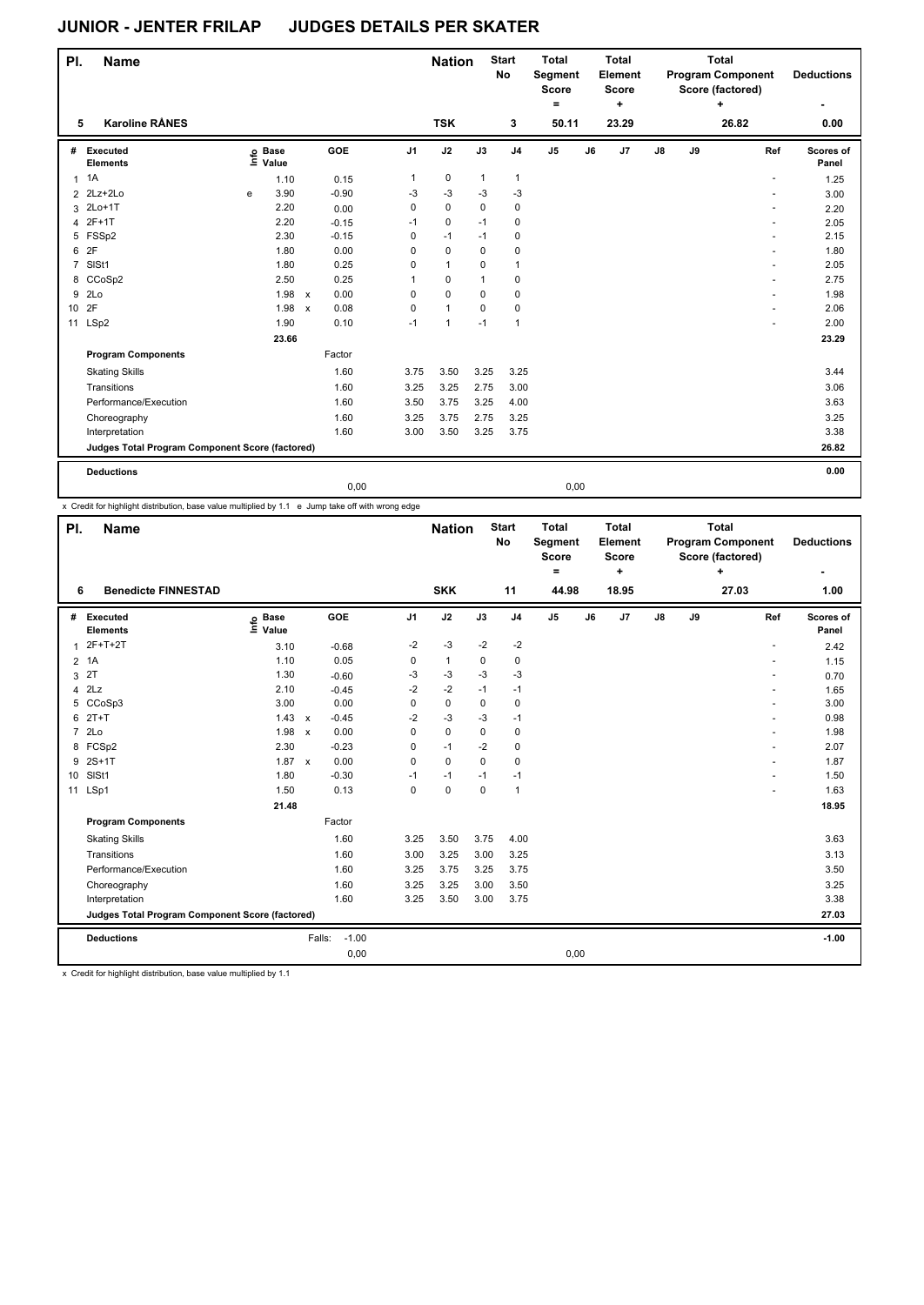| PI.            | <b>Name</b>                                     |                   |                           |                   |                | <b>Nation</b> |             | <b>Start</b><br><b>No</b> | <b>Total</b><br>Segment<br><b>Score</b><br>$=$ |    | <b>Total</b><br>Element<br><b>Score</b><br>٠ |               |    | <b>Total</b><br><b>Program Component</b><br>Score (factored)<br>٠ |     | <b>Deductions</b>  |
|----------------|-------------------------------------------------|-------------------|---------------------------|-------------------|----------------|---------------|-------------|---------------------------|------------------------------------------------|----|----------------------------------------------|---------------|----|-------------------------------------------------------------------|-----|--------------------|
| 7              | <b>Maria Kristine OLSEN</b>                     |                   |                           |                   |                | <b>AKK</b>    |             | $\mathbf 2$               | 40.34                                          |    | 18.90                                        |               |    | 22.44                                                             |     | 1.00               |
| #              | Executed<br><b>Elements</b>                     | e Base<br>⊑ Value |                           | GOE               | J <sub>1</sub> | J2            | J3          | J <sub>4</sub>            | J <sub>5</sub>                                 | J6 | J7                                           | $\mathsf{J}8$ | J9 |                                                                   | Ref | Scores of<br>Panel |
| 1              | $2F+2T$                                         | 3.10              |                           | $-0.30$           | $-1$           | $-1$          | $-1$        | $-1$                      |                                                |    |                                              |               |    |                                                                   |     | 2.80               |
| $\overline{2}$ | 2T                                              | 1.30              |                           | $-0.50$           | $-3$           | $-2$          | $-3$        | $-2$                      |                                                |    |                                              |               |    |                                                                   |     | 0.80               |
| 3              | 2Lz                                             | 2.10              |                           | $-0.90$           | -3             | $-3$          | $-3$        | $-3$                      |                                                |    |                                              |               |    |                                                                   |     | 1.20               |
| 4              | FSSp1                                           | 2.00              |                           | 0.13              | 0              | $\mathbf 0$   | $\mathbf 0$ | 1                         |                                                |    |                                              |               |    |                                                                   |     | 2.13               |
| 5              | 2Lo                                             | 1.80              |                           | 0.00              | 0              | $\mathbf 0$   | $\mathbf 0$ | $\mathbf 0$               |                                                |    |                                              |               |    |                                                                   |     | 1.80               |
| 6              | LSp1                                            | 1.50              |                           | $-0.38$           | $-1$           | $-1$          | $-2$        | $-1$                      |                                                |    |                                              |               |    |                                                                   |     | 1.12               |
| $\overline{7}$ | SISt1                                           | 1.80              |                           | 0.13              | 0              | $\pmb{0}$     | $\mathbf 0$ | 1                         |                                                |    |                                              |               |    |                                                                   |     | 1.93               |
| 8              | 1A                                              | 1.21              | $\mathsf{x}$              | 0.00              | 0              | $\mathbf 0$   | $\Omega$    | $\mathbf 0$               |                                                |    |                                              |               |    |                                                                   |     | 1.21               |
| 9              | 2Lz                                             | 2.31              | $\boldsymbol{\mathsf{x}}$ | $-0.08$           | 0              | $\mathbf 0$   | $-1$        | 0                         |                                                |    |                                              |               |    |                                                                   |     | 2.23               |
| 10             | 2F                                              | 1.98              | $\boldsymbol{\mathsf{x}}$ | 0.00              | 0              | $\pmb{0}$     | 0           | 0                         |                                                |    |                                              |               |    |                                                                   | ٠   | 1.98               |
|                | 11 CCoSp1                                       | 2.00              |                           | $-0.30$           | $-1$           | $\mathbf 0$   | $-2$        | $-1$                      |                                                |    |                                              |               |    |                                                                   |     | 1.70               |
|                |                                                 | 21.10             |                           |                   |                |               |             |                           |                                                |    |                                              |               |    |                                                                   |     | 18.90              |
|                | <b>Program Components</b>                       |                   |                           | Factor            |                |               |             |                           |                                                |    |                                              |               |    |                                                                   |     |                    |
|                | <b>Skating Skills</b>                           |                   |                           | 1.60              | 3.25           | 3.25          | 2.50        | 2.50                      |                                                |    |                                              |               |    |                                                                   |     | 2.88               |
|                | Transitions                                     |                   |                           | 1.60              | 3.25           | 3.00          | 2.00        | 2.25                      |                                                |    |                                              |               |    |                                                                   |     | 2.63               |
|                | Performance/Execution                           |                   |                           | 1.60              | 3.00           | 2.75          | 2.50        | 3.25                      |                                                |    |                                              |               |    |                                                                   |     | 2.88               |
|                | Choreography                                    |                   |                           | 1.60              | 3.00           | 3.25          | 2.50        | 2.75                      |                                                |    |                                              |               |    |                                                                   |     | 2.88               |
|                | Interpretation                                  |                   |                           | 1.60              | 2.75           | 3.00          | 2.00        | 3.25                      |                                                |    |                                              |               |    |                                                                   |     | 2.75               |
|                | Judges Total Program Component Score (factored) |                   |                           |                   |                |               |             |                           |                                                |    |                                              |               |    |                                                                   |     | 22.44              |
|                | <b>Deductions</b>                               |                   |                           | $-1.00$<br>Falls: |                |               |             |                           |                                                |    |                                              |               |    |                                                                   |     | $-1.00$            |
|                |                                                 |                   |                           | 0,00              |                |               |             |                           | 0,00                                           |    |                                              |               |    |                                                                   |     |                    |

x Credit for highlight distribution, base value multiplied by 1.1

| PI.            | <b>Name</b><br><b>Victoria HØGTUN</b>           |          |                      |              |                   |                | <b>Nation</b> |                          | <b>Start</b><br><b>No</b> | <b>Total</b><br>Segment<br><b>Score</b><br>$\equiv$ |    | <b>Total</b><br>Element<br><b>Score</b><br>÷ |               |    | <b>Total</b><br><b>Program Component</b><br>Score (factored)<br>÷ |                          | <b>Deductions</b>  |
|----------------|-------------------------------------------------|----------|----------------------|--------------|-------------------|----------------|---------------|--------------------------|---------------------------|-----------------------------------------------------|----|----------------------------------------------|---------------|----|-------------------------------------------------------------------|--------------------------|--------------------|
| 8              |                                                 |          |                      |              |                   |                | <b>AKK</b>    |                          | 10                        | 39.58                                               |    | 15.85                                        |               |    | 24.73                                                             |                          | 1.00               |
| #              | Executed<br><b>Elements</b>                     | ۴ô       | <b>Base</b><br>Value |              | <b>GOE</b>        | J <sub>1</sub> | J2            | J3                       | J <sub>4</sub>            | J <sub>5</sub>                                      | J6 | J <sub>7</sub>                               | $\mathsf{J}8$ | J9 |                                                                   | Ref                      | Scores of<br>Panel |
| $\mathbf{1}$   | $2T+2T$                                         |          | 2.60                 |              | $-0.25$           | $-2$           | $-1$          | $-1$                     | $-1$                      |                                                     |    |                                              |               |    |                                                                   | ٠                        | 2.35               |
| $\overline{2}$ | 2Lz                                             |          | 2.10                 |              | $-0.75$           | -3             | $-2$          | $-3$                     | $-2$                      |                                                     |    |                                              |               |    |                                                                   | $\sim$                   | 1.35               |
| 3              | CCoSp4                                          |          | 3.50                 |              | 0.13              | 0              | $\mathbf 0$   | 1                        | 0                         |                                                     |    |                                              |               |    |                                                                   |                          | 3.63               |
| 4              | 2F<<                                            | <<       | 0.55                 | $\mathsf{x}$ | $-0.30$           | -3             | $-3$          | $-3$                     | $-3$                      |                                                     |    |                                              |               |    |                                                                   |                          | 0.25               |
| 5              | 2Lo<                                            | $\hat{}$ | 1.43                 | $\mathbf{x}$ | $-0.53$           | $-2$           | $-2$          | $-2$                     | $-1$                      |                                                     |    |                                              |               |    |                                                                   |                          | 0.90               |
| 6              | $2S+2T<<$                                       | <<       | 1.87                 | $\mathbf{x}$ | $-0.60$           | $-3$           | $-3$          | $-3$                     | $-3$                      |                                                     |    |                                              |               |    |                                                                   | ٠                        | 1.27               |
|                | 7 FSSp1                                         |          | 2.00                 |              | $-0.68$           | -3             | $-2$          | $-2$                     | $-2$                      |                                                     |    |                                              |               |    |                                                                   | $\overline{\phantom{a}}$ | 1.32               |
| 8              | SISt1                                           |          | 1.80                 |              | $-0.08$           | $\Omega$       | $\mathbf 0$   | $-1$                     | $\mathbf 0$               |                                                     |    |                                              |               |    |                                                                   |                          | 1.72               |
| 9              | 2S                                              |          | 1.43                 | $\mathsf{x}$ | 0.00              | $\Omega$       | $\mathbf 0$   | $\Omega$                 | $\mathbf 0$               |                                                     |    |                                              |               |    |                                                                   |                          | 1.43               |
| 10 A           |                                                 |          | 0.00                 | $\mathbf{x}$ | 0.00              | ٠              | ٠             | $\overline{\phantom{a}}$ | $\overline{\phantom{a}}$  |                                                     |    |                                              |               |    |                                                                   |                          | 0.00               |
| 11             | LSp1                                            |          | 1.50                 |              | 0.13              | $\mathbf 0$    | $\mathbf{1}$  | $\mathbf 0$              | $\mathbf 0$               |                                                     |    |                                              |               |    |                                                                   |                          | 1.63               |
|                |                                                 |          | 18.78                |              |                   |                |               |                          |                           |                                                     |    |                                              |               |    |                                                                   |                          | 15.85              |
|                | <b>Program Components</b>                       |          |                      |              | Factor            |                |               |                          |                           |                                                     |    |                                              |               |    |                                                                   |                          |                    |
|                | <b>Skating Skills</b>                           |          |                      |              | 1.60              | 3.00           | 3.50          | 2.75                     | 3.25                      |                                                     |    |                                              |               |    |                                                                   |                          | 3.13               |
|                | Transitions                                     |          |                      |              | 1.60              | 2.75           | 3.25          | 3.00                     | 3.50                      |                                                     |    |                                              |               |    |                                                                   |                          | 3.13               |
|                | Performance/Execution                           |          |                      |              | 1.60              | 2.75           | 3.75          | 2.50                     | 3.25                      |                                                     |    |                                              |               |    |                                                                   |                          | 3.06               |
|                | Choreography                                    |          |                      |              | 1.60              | 2.75           | 3.50          | 2.75                     | 3.50                      |                                                     |    |                                              |               |    |                                                                   |                          | 3.13               |
|                | Interpretation                                  |          |                      |              | 1.60              | 2.75           | 3.50          | 2.50                     | 3.25                      |                                                     |    |                                              |               |    |                                                                   |                          | 3.00               |
|                | Judges Total Program Component Score (factored) |          |                      |              |                   |                |               |                          |                           |                                                     |    |                                              |               |    |                                                                   |                          | 24.73              |
|                | <b>Deductions</b>                               |          |                      |              | $-1.00$<br>Falls: |                |               |                          |                           |                                                     |    |                                              |               |    |                                                                   |                          | $-1.00$            |
|                |                                                 |          |                      |              | 0,00              |                |               |                          |                           | 0,00                                                |    |                                              |               |    |                                                                   |                          |                    |

< Under-rotated jump << Downgraded jump x Credit for highlight distribution, base value multiplied by 1.1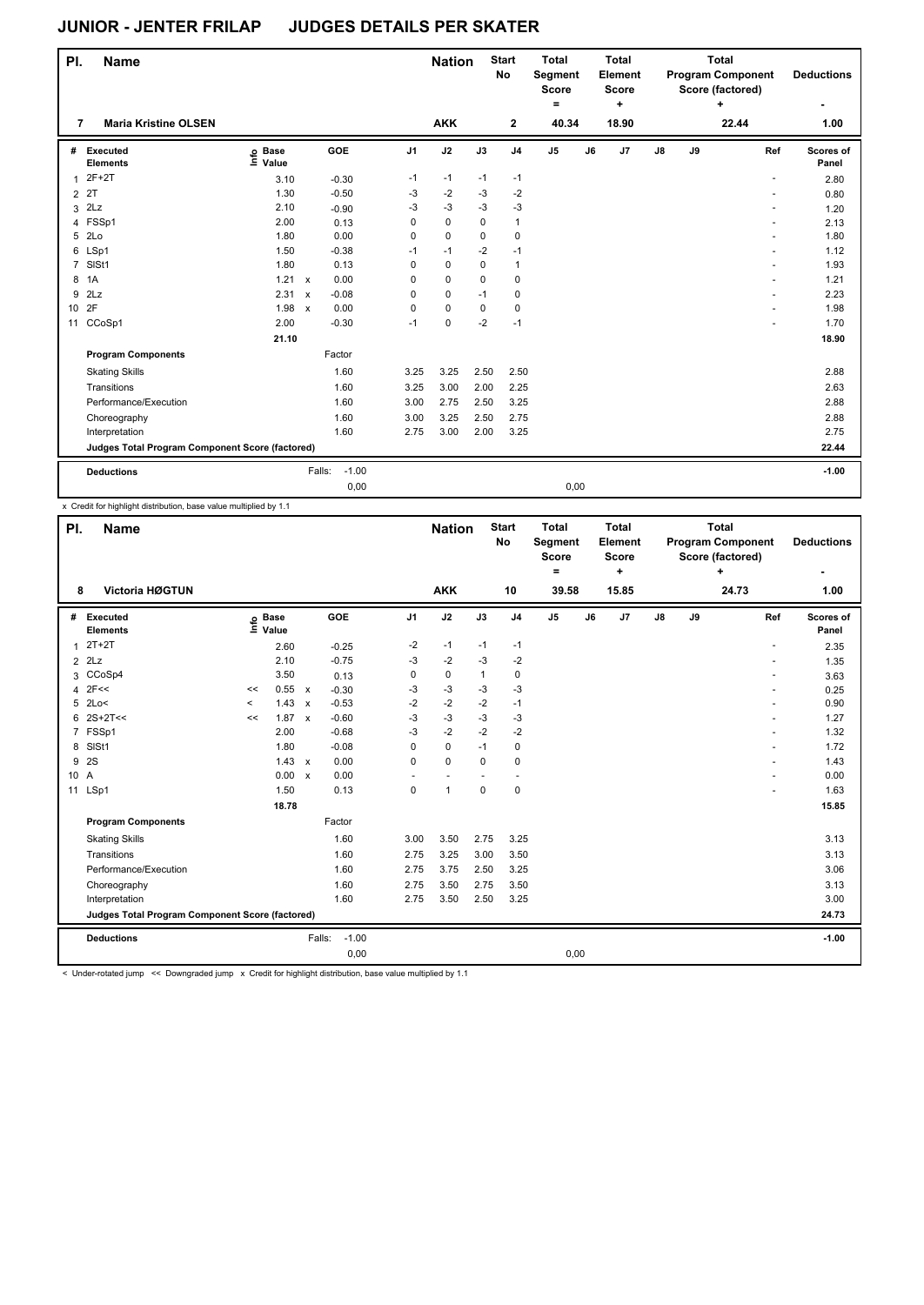| PI.            | <b>Name</b>                                     |                     |                   |              |                   |                | <b>Nation</b> |              | <b>Start</b><br><b>No</b> | <b>Total</b><br>Segment<br><b>Score</b><br>$\equiv$ |    | <b>Total</b><br>Element<br><b>Score</b><br>٠ |               |    | <b>Total</b><br><b>Program Component</b><br>Score (factored)<br>٠ |                | <b>Deductions</b>  |
|----------------|-------------------------------------------------|---------------------|-------------------|--------------|-------------------|----------------|---------------|--------------|---------------------------|-----------------------------------------------------|----|----------------------------------------------|---------------|----|-------------------------------------------------------------------|----------------|--------------------|
| 9              | <b>Ida Marie MOEN</b>                           |                     |                   |              |                   |                | <b>OSK</b>    |              | 1                         | 39.24                                               |    | 17.52                                        |               |    | 22.72                                                             |                | 1.00               |
| #              | Executed<br><b>Elements</b>                     |                     | e Base<br>⊑ Value |              | GOE               | J <sub>1</sub> | J2            | J3           | J <sub>4</sub>            | $\mathsf{J}5$                                       | J6 | J <sub>7</sub>                               | $\mathsf{J}8$ | J9 |                                                                   | Ref            | Scores of<br>Panel |
| 1              | 1A                                              |                     | 1.10              |              | 0.10              | 0              | $\mathbf{1}$  | $\mathbf 0$  | $\mathbf{1}$              |                                                     |    |                                              |               |    |                                                                   |                | 1.20               |
| $\overline{2}$ | 2Lo                                             |                     | 1.80              |              | $-0.90$           | $-3$           | $-3$          | $-3$         | $-3$                      |                                                     |    |                                              |               |    |                                                                   |                | 0.90               |
|                | 3 FSSp2                                         |                     | 2.30              |              | $-0.30$           | $-2$           | 0             | $-1$         | $-1$                      |                                                     |    |                                              |               |    |                                                                   |                | 2.00               |
| 4              | $1Lz+2T$                                        | e                   | 1.90              |              | $-0.45$           | $-2$           | $-3$          | $-3$         | $-1$                      |                                                     |    |                                              |               |    |                                                                   |                | 1.45               |
| 5              | $2F<+1T$                                        | $\hat{\phantom{a}}$ | 1.70              |              | $-0.45$           | $-2$           | $-2$          | $-1$         | $-1$                      |                                                     |    |                                              |               |    |                                                                   |                | 1.25               |
| 6              | 1A                                              |                     | 1.21              | $\mathsf{x}$ | 0.00              | 0              | $\mathbf 0$   | $\mathbf 0$  | $\mathbf 0$               |                                                     |    |                                              |               |    |                                                                   |                | 1.21               |
| 7              | CCoSp3                                          |                     | 3.00              |              | 0.38              | 1              | $\mathbf 0$   | $\mathbf{1}$ | 1                         |                                                     |    |                                              |               |    |                                                                   |                | 3.38               |
| 8              | SISt <sub>2</sub>                               |                     | 2.60              |              | 0.13              | 0              | $\mathbf 0$   | $\mathbf 0$  | 1                         |                                                     |    |                                              |               |    |                                                                   |                | 2.73               |
| 9              | 1Lo                                             |                     | 0.55              | $\mathsf{x}$ | $-0.18$           | $-2$           | $-1$          | $-2$         | $-2$                      |                                                     |    |                                              |               |    |                                                                   |                | 0.37               |
| 10             | 2S                                              |                     | 1.43              | $\mathsf{x}$ | $-0.15$           | 0              | $\pmb{0}$     | $-1$         | $-2$                      |                                                     |    |                                              |               |    |                                                                   | $\overline{a}$ | 1.28               |
| 11             | LSp1                                            |                     | 1.50              |              | 0.25              | 0              | 0             | $\mathbf{1}$ | $\mathbf{1}$              |                                                     |    |                                              |               |    |                                                                   |                | 1.75               |
|                |                                                 |                     | 19.09             |              |                   |                |               |              |                           |                                                     |    |                                              |               |    |                                                                   |                | 17.52              |
|                | <b>Program Components</b>                       |                     |                   |              | Factor            |                |               |              |                           |                                                     |    |                                              |               |    |                                                                   |                |                    |
|                | <b>Skating Skills</b>                           |                     |                   |              | 1.60              | 2.75           | 3.25          | 3.00         | 2.50                      |                                                     |    |                                              |               |    |                                                                   |                | 2.88               |
|                | Transitions                                     |                     |                   |              | 1.60              | 2.75           | 2.75          | 2.50         | 2.50                      |                                                     |    |                                              |               |    |                                                                   |                | 2.63               |
|                | Performance/Execution                           |                     |                   |              | 1.60              | 2.75           | 3.25          | 3.00         | 3.25                      |                                                     |    |                                              |               |    |                                                                   |                | 3.06               |
|                | Choreography                                    |                     |                   |              | 1.60              | 3.00           | 2.75          | 2.75         | 2.75                      |                                                     |    |                                              |               |    |                                                                   |                | 2.81               |
|                | Interpretation                                  |                     |                   |              | 1.60              | 3.00           | 2.75          | 2.50         | 3.00                      |                                                     |    |                                              |               |    |                                                                   |                | 2.81               |
|                | Judges Total Program Component Score (factored) |                     |                   |              |                   |                |               |              |                           |                                                     |    |                                              |               |    |                                                                   |                | 22.72              |
|                | <b>Deductions</b>                               |                     |                   |              | Falls:<br>$-1.00$ |                |               |              |                           |                                                     |    |                                              |               |    |                                                                   |                | $-1.00$            |
|                |                                                 |                     |                   |              | 0,00              |                |               |              |                           | 0,00                                                |    |                                              |               |    |                                                                   |                |                    |

< Under-rotated jump x Credit for highlight distribution, base value multiplied by 1.1 e Jump take off with wrong edge

| PI.            | <b>Name</b><br>Selin HØGNES                     |         |                   |              |                   |                | <b>Nation</b> |             | <b>Start</b><br>No | <b>Total</b><br>Segment<br><b>Score</b><br>Ξ. |    | <b>Total</b><br>Element<br><b>Score</b><br>÷ |               |    | <b>Total</b><br><b>Program Component</b><br>Score (factored)<br>$\ddot{}$ | <b>Deductions</b>  |
|----------------|-------------------------------------------------|---------|-------------------|--------------|-------------------|----------------|---------------|-------------|--------------------|-----------------------------------------------|----|----------------------------------------------|---------------|----|---------------------------------------------------------------------------|--------------------|
| 10             |                                                 |         |                   |              |                   |                | <b>OSK</b>    |             | 4                  | 33.01                                         |    | 16.09                                        |               |    | 19.92                                                                     | 3.00               |
| #              | Executed<br><b>Elements</b>                     |         | e Base<br>⊑ Value |              | GOE               | J <sub>1</sub> | J2            | J3          | J <sub>4</sub>     | J <sub>5</sub>                                | J6 | J7                                           | $\mathsf{J}8$ | J9 | Ref                                                                       | Scores of<br>Panel |
| 1              | $2Lo+1Lo$                                       |         | 2.30              |              | 0.08              | 0              | $\mathbf{1}$  | $\mathbf 0$ | $\mathbf 0$        |                                               |    |                                              |               |    |                                                                           | 2.38               |
|                | $2$ 2A <<                                       | <<      | 1.10              |              | $-0.60$           | $-3$           | $-3$          | $-3$        | $-3$               |                                               |    |                                              |               |    | ٠                                                                         | 0.50               |
| 3              | $2F+1T$                                         |         | 2.20              |              | $-0.15$           | $\Omega$       | $\mathbf 0$   | $\mathbf 0$ | $-2$               |                                               |    |                                              |               |    |                                                                           | 2.05               |
|                | 4 FSSp1                                         |         | 2.00              |              | $-0.38$           | $-1$           | $-1$          | $-2$        | $-1$               |                                               |    |                                              |               |    | ٠                                                                         | 1.62               |
| 5              | 1A                                              |         | 1.10              |              | $-0.05$           | 0              | $\mathbf 0$   | $-1$        | 0                  |                                               |    |                                              |               |    | ÷                                                                         | 1.05               |
| 6              | 2Lz                                             |         | 2.31              | $\mathsf{x}$ | $-0.90$           | -3             | $-3$          | $-3$        | $-3$               |                                               |    |                                              |               |    | ÷                                                                         | 1.41               |
| $\overline{7}$ | 2Lo<                                            | $\,<\,$ | 1.43              | $\mathsf{x}$ | $-0.90$           | $-3$           | $-3$          | $-3$        | $-3$               |                                               |    |                                              |               |    | $\overline{a}$                                                            | 0.53               |
|                | 8 SISt1                                         |         | 1.80              |              | $-0.30$           | $-1$           | $-1$          | $-1$        | $-1$               |                                               |    |                                              |               |    |                                                                           | 1.50               |
|                | 9 CCoSp3                                        |         | 3.00              |              | 0.00              | 0              | $\Omega$      | $\Omega$    | $\Omega$           |                                               |    |                                              |               |    |                                                                           | 3.00               |
|                | 10 2S                                           |         | $1.43 \times$     |              | $-0.20$           | $-2$           | $\mathbf 0$   | $-1$        | $-1$               |                                               |    |                                              |               |    |                                                                           | 1.23               |
| 11             | LSp1                                            |         | 1.50              |              | $-0.68$           | $-2$           | $-2$          | $-3$        | $-2$               |                                               |    |                                              |               |    |                                                                           | 0.82               |
|                |                                                 |         | 20.17             |              |                   |                |               |             |                    |                                               |    |                                              |               |    |                                                                           | 16.09              |
|                | <b>Program Components</b>                       |         |                   |              | Factor            |                |               |             |                    |                                               |    |                                              |               |    |                                                                           |                    |
|                | <b>Skating Skills</b>                           |         |                   |              | 1.60              | 2.50           | 3.50          | 2.75        | 1.75               |                                               |    |                                              |               |    |                                                                           | 2.63               |
|                | Transitions                                     |         |                   |              | 1.60              | 2.00           | 2.75          | 2.75        | 2.00               |                                               |    |                                              |               |    |                                                                           | 2.38               |
|                | Performance/Execution                           |         |                   |              | 1.60              | 2.25           | 3.00          | 2.50        | 2.50               |                                               |    |                                              |               |    |                                                                           | 2.56               |
|                | Choreography                                    |         |                   |              | 1.60              | 2.25           | 2.75          | 3.00        | 2.25               |                                               |    |                                              |               |    |                                                                           | 2.56               |
|                | Interpretation                                  |         |                   |              | 1.60              | 2.00           | 2.75          | 2.50        | 2.00               |                                               |    |                                              |               |    |                                                                           | 2.31               |
|                | Judges Total Program Component Score (factored) |         |                   |              |                   |                |               |             |                    |                                               |    |                                              |               |    |                                                                           | 19.92              |
|                | <b>Deductions</b>                               |         |                   |              | $-3.00$<br>Falls: |                |               |             |                    |                                               |    |                                              |               |    |                                                                           | $-3.00$            |
|                |                                                 |         |                   |              | 0,00              |                |               |             |                    | 0,00                                          |    |                                              |               |    |                                                                           |                    |

< Under-rotated jump << Downgraded jump x Credit for highlight distribution, base value multiplied by 1.1